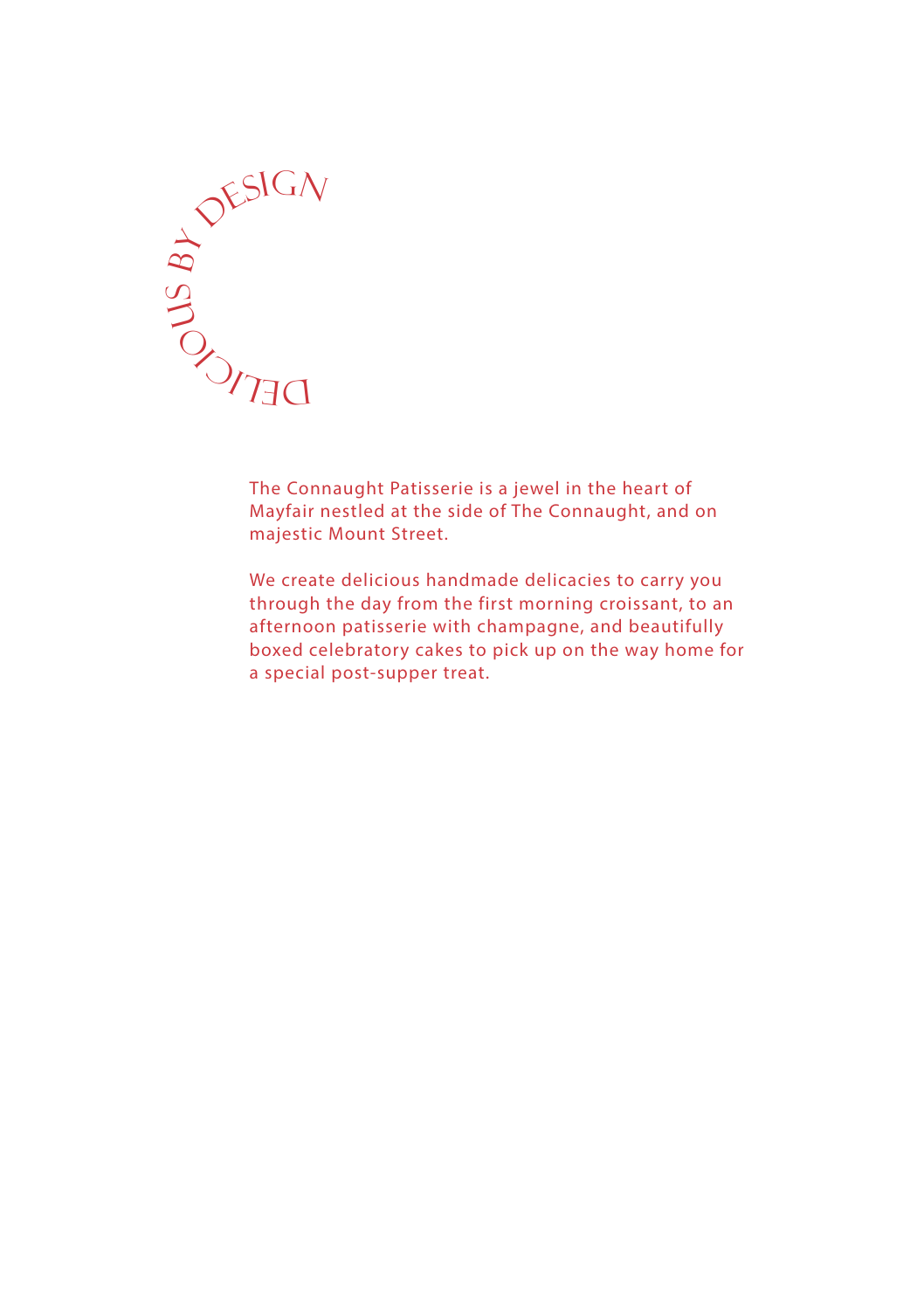### IN / OUT



 $\zeta$  $\Box$  $\overline{\mathcal{L}}$ 

| SINGLE PATISSERIE                               | 15/12 |
|-------------------------------------------------|-------|
| Hazelnut Paris-Brest 513 Kcal                   |       |
| Rhubarb Tart 228 Kcal                           |       |
| Chocolate & Coffee Éclair 259 Kcal              |       |
| Banoffee Entremet 229 Kcal                      |       |
| Chocolate and Tonka tart 521 Kcal               |       |
| St. Honoré 214 Kcal                             |       |
| Pistachio & Raspberry 449 Kcal                  |       |
| Strawberry tart 367 Kcal                        |       |
| Flan Parisien 136 Kcal                          | 10/8  |
| <b>OUR SIGNATURE CONNAUGHTY HOUND 345 Kcall</b> | 17/15 |
|                                                 |       |

# LARGE CAKES MADE TO ORDER (we require 48h notice)

|                             | LARGE CAKES MADE TO ORDER (we require 48h notice) |          |
|-----------------------------|---------------------------------------------------|----------|
|                             | For four / six / eight people                     | 45/65/85 |
|                             | <b>CHAMPAGNE</b>                                  |          |
| $\mathcal{S}^{\mathcal{N}}$ | BY THE GLASS (125ML)                              |          |
|                             | Laurent-Perrier La Cuvée, Brut, NV                | 16       |
| HEIT                        | Laurent-Perrier, Rosé, NV                         | 19       |
|                             | <b>BY THE BOTTLE</b>                              |          |
|                             | 1/2 Laurent-Perrier La Cuvée, Brut, NV            | 45/25    |
|                             | Laurent-Perrier La Cuvée, Brut, NV                | 75 / 65  |
|                             |                                                   |          |

Please Inform us of any allergies and/ or dietary requirements. All prices are Inclusive of VAT at the current rate. A discretionary service charge of 12.5% will be added to your bill. Calorie figures are approximative.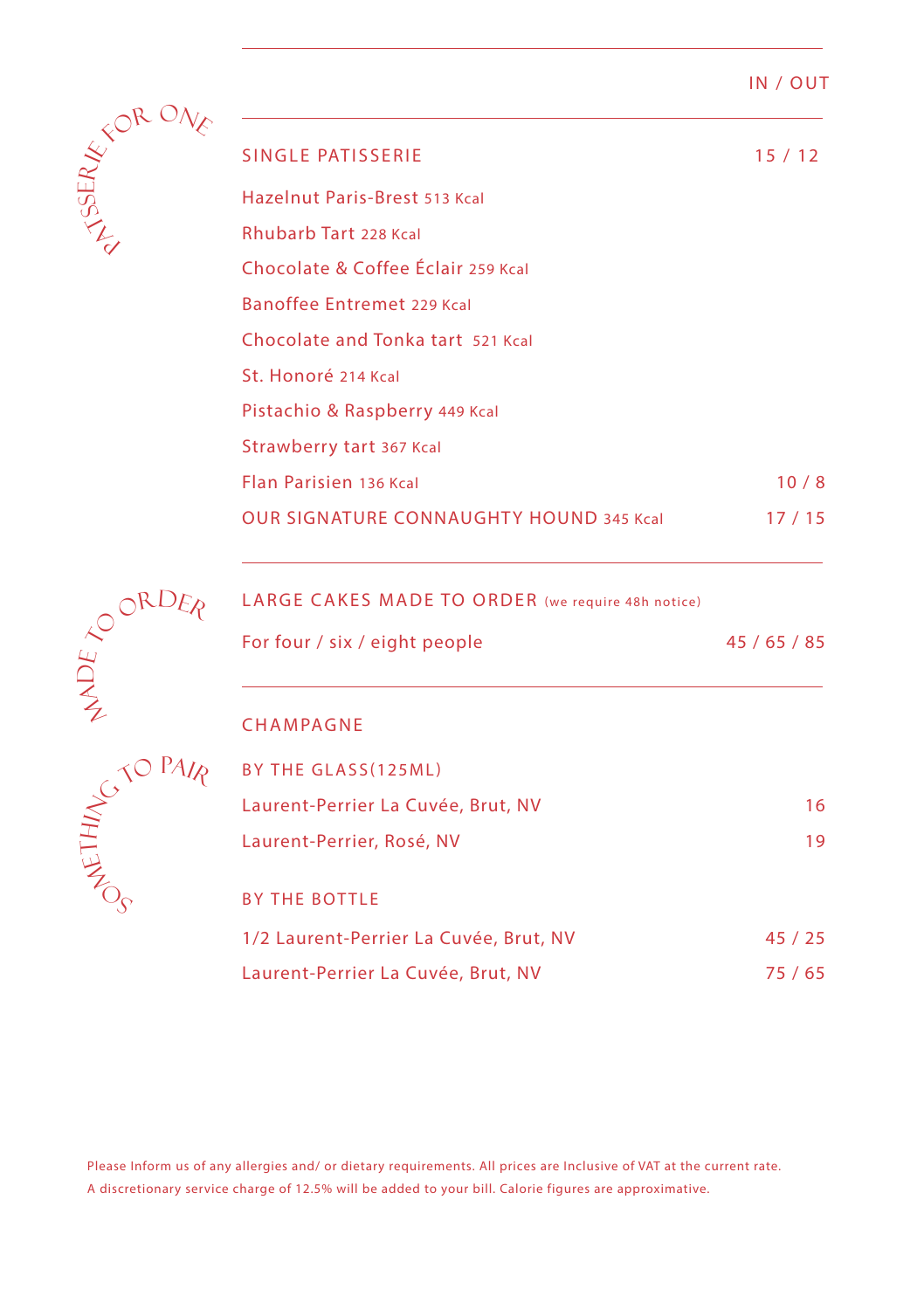| IN | OUT |  |
|----|-----|--|
|    |     |  |



|  | BREAKFAST PASTRIES |  |  |
|--|--------------------|--|--|
|  |                    |  |  |

| Croissant 179 Kcal        | 4/3 |
|---------------------------|-----|
| Pain au Chocolat 240 Kcal | 4/3 |
| Danish of the Day         | 4/3 |



# GÂTEAUX DE VOYAGE

| Lime Madeleine 108 Kcal             | 3.5/2.5 |
|-------------------------------------|---------|
| Almond and Pecan Financier 251 Kcal | 4.5/3.5 |



| SCONE                             | 7/4 |
|-----------------------------------|-----|
| Plain Scone 356 Kcal              |     |
| Wholemeal & Raisin Scone 319 Kcal |     |



## SAVOURY

| Organic Egg Mayonnaise Croissant, Confit Egg Yolk 428 Kcal 15 / 12 |       |
|--------------------------------------------------------------------|-------|
| Smoked Salmon Paris-Brest, Sour Cream 366 Kcal                     | 15/12 |
| Roast Veal Carpaccio On Milk Bread 382 Kcal                        | 15/12 |

Executive Pastry Chef: Nicolas Rouzaud